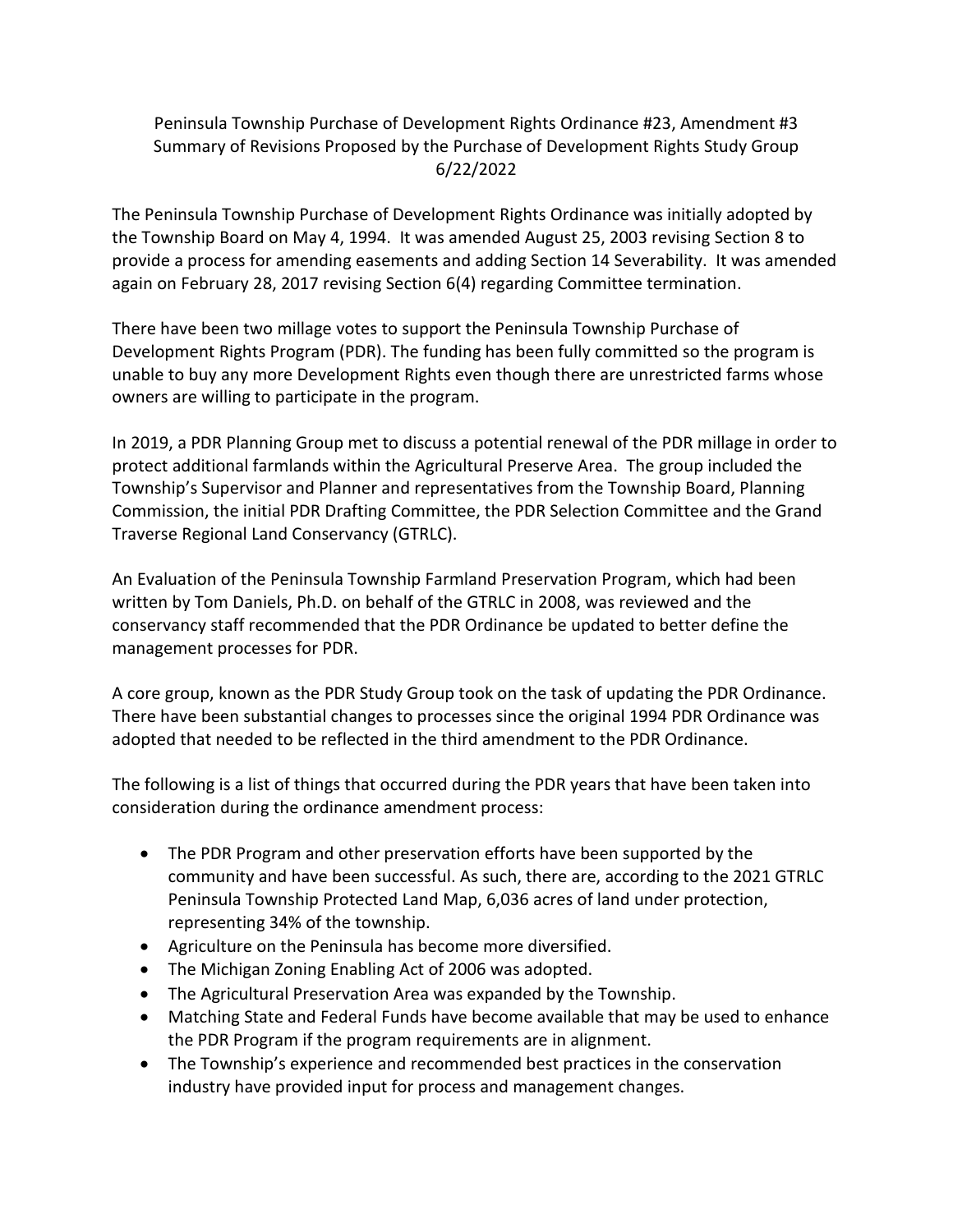The PDR Study Group worked diligently into 2020 to revise the PDR Ordinance but went on a Covid-19 hiatus when it was unsafe to meet and it became apparent that there was no chance to move forward with a renewal election in that year. The PDR Study Group's work resumed in December 2021. The PDR Ordinance has been edited numerous times after being reviewed by the Township's Planner, Assessor, Zoning Administrator, Treasurer, Planning Commissioners and the Township Attorney as well as the Grand Traverse Regional Land Conservancy's Staff and Attorney. The financial sections have been written under the guidance of a study group of resident financial experts, the Township's Treasurer, Marge Achorn, and Bond Counsel. There has also been valuable input from some agricultural land owners.

The following is a summary of the substantial changes to the PDR Ordinance that are proposed:

The Peninsula Township Purchase of Development Rights Ordinance as revised February 28, 2017 was used as the base document for the revisions. It has been reformatted for ease of reading and many changes have been made for clarity, grammar, to update terms and to better organize the document. Language has been added throughout the document for compliance with the Zoning Enabling Act of 2006.

The following is an outline of noteworthy changes made Section by Section:

#### SECTION 1 FINDINGS AND DECLARATION OF PURPOSE

- Updated the descriptions of agriculture.
- Merged previous "Section 11 Township Purpose" with this section.

#### SECTION 2 DEFINITIONS

- Clarified definitions.
- Deleted definitions that are not used elsewhere within the ordinance.
- Revised the definition of "Value of Development Rights"
- Added several definitions including:
	- o Accounts
	- o Closing Costs
	- o Conservation Easement
	- o Contiguous
	- o Excess Millage Revenue
	- o Master Plan
	- o Open Space
	- o Peninsula Township Purchase of Development Rights Ordinance
	- o Residential Development Rights
	- o Zoning Ordinance.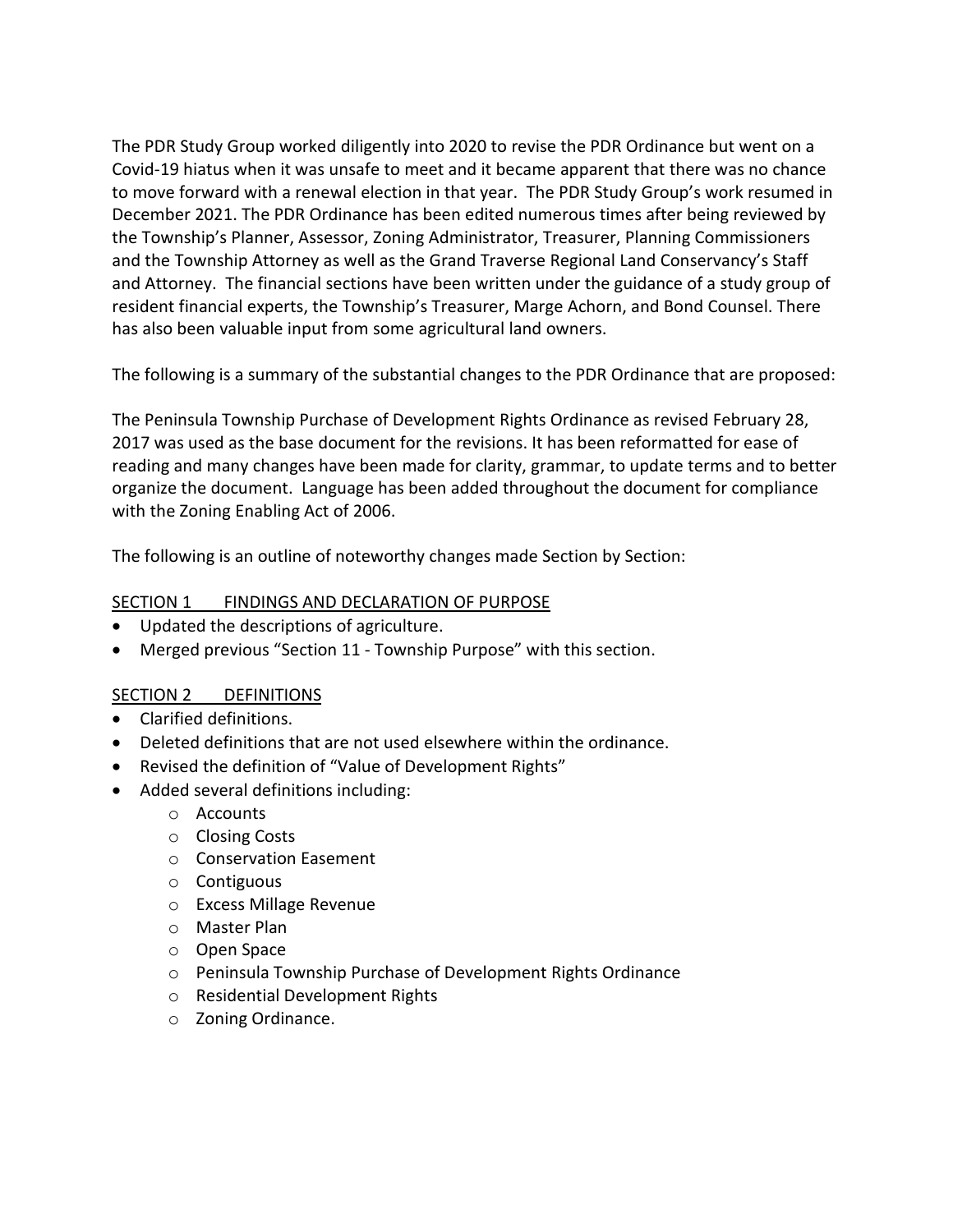#### SECTION 3 AUTHORIZATION

- Deleted previous Paragraph 5 regarding exchanges of property because transferring development rights is not authorized by this ordinance.
- Expanded paragraph 5 (previously paragraph 6) regarding the Township Board's authority to budget for managing, monitoring and enforcing the Purchase of Development Rights program.

## SECTION 4 RETAINED RESIDENTIAL DEVELOPMENT RIGHTS

- Deleted unnecessary language and clarified wording.
- Paragraph 4 added specifications regarding the size of retained home sites, their survey and monumentation.

# SECTION 5 ELIGIBLE LANDS AND PRIORITY OF ACQUISITION

- Provided for up to 10% of the generated taxes to be spent on acquiring unused Development Rights from properties with existing Conservation Easements.
- Added a chart of criteria for the above purpose.
- The criteria used to prioritize the acquisition of development rights on new property was simplified and the weighting was changed to favor large parcels and the leveraging of matching funds.
- Previously, viewsheds were individually evaluated and the scoring was subjective. The new scoring is much simpler. If any part of the parcel falls within a viewshed, the parcel is given a fixed number of points.
- The Planning Commission reviewed and enlarged the Agricultural Preservation Area Map. In so doing, they took into consideration the Red Tart Cherry Site Inventory and the physical characteristics of the township's land so these items have been deleted from the scoring.
- Points have been added for matching funds that are to be used to leverage easement acquisitions.
- Eliminated points for adjacency to "currently farmed properties", instead there are points for adjacency to properties with conservation easements. (The term "adjacent" has been replaced by "contiguous" throughout the ordinance for consistency. "Contiguous" has been defined in Section 2 - Definitions.)
- Increased points for parcel size.

# SECTION 6 SELECTION COMMITTEE

• The committee size was reduced from seven to five; terms were amended accordingly.

# SECTION 7 SELECTION PROCESS

- Streamlined, rearranged and added more detail to the process for selection.
- Clarified the appraisal criteria and process.
- Specified that appraisals of properties with Special Use Permits (SUP) shall include a written review of the SUPs and the section of the Zoning Ordinance that governs them as it applies to the value of residential and allowed uses. (#10)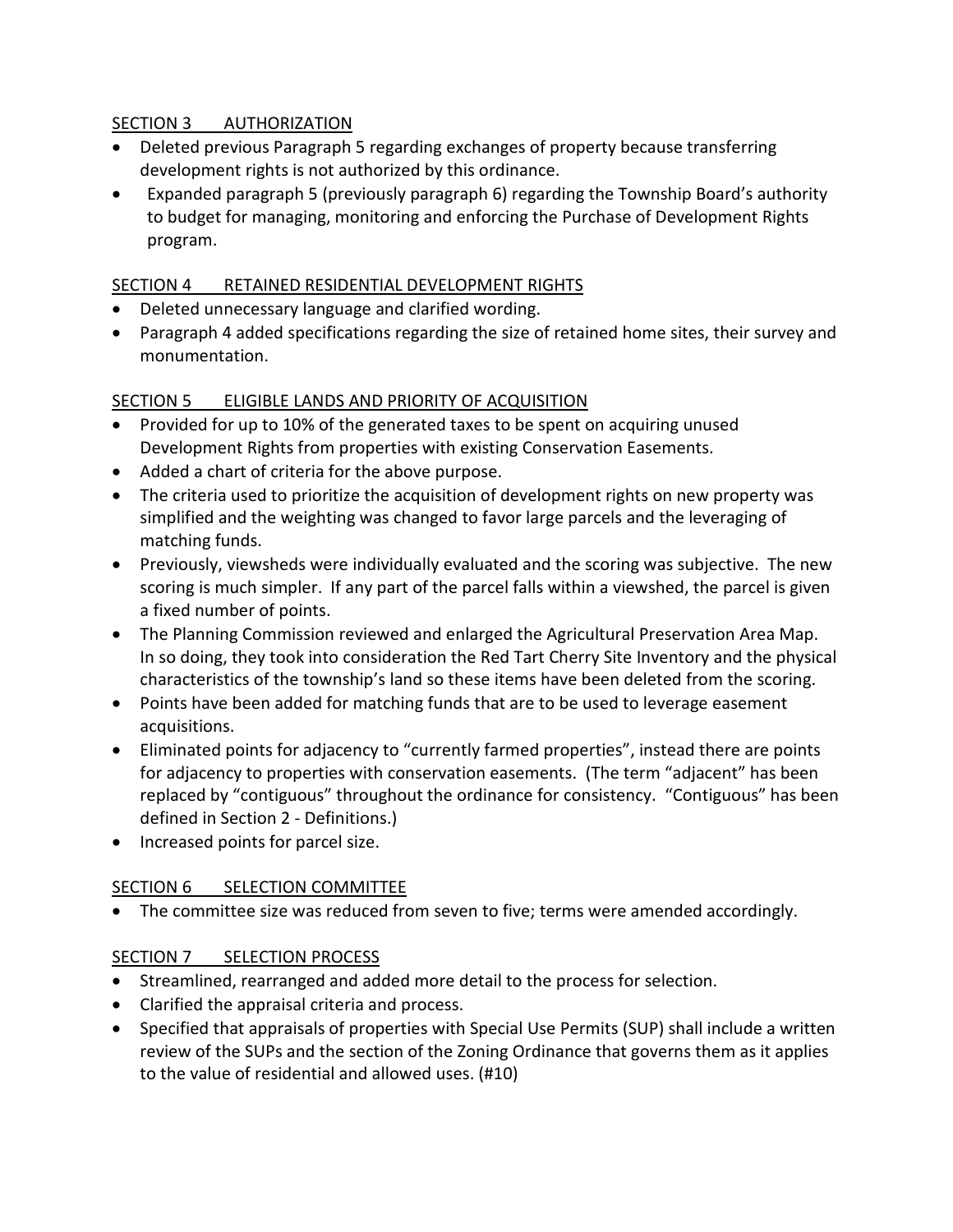- Deleted the original #1-c regarding viewshed scoring decisions because in the proposed scoring all properties within a viewshed receive 10 points.
- Added that the Selection Committee may re-score and re-prioritize applications as information and conditions change.
- Added language regarding appeals.

### SECTION 8 CLOSING, MONITORING & ENFORCEMENT

This is a new section that includes:

- A list of closing requirements.
- Detailed expectations for monitoring.
- Details regarding enforcement actions.

### SECTION 9 DURATION OF ACQUIRED INTERESTS AND RELINQUISHMENT OF ANY INTERESTS

- Replaced previous ordinance language with "The Conservation Easement may be extinguished only by an unexpected change in condition which causes it to be impossible to fulfill the conservation purposes as described in the conservation easement, or by exercise of eminent domain."
- For an unexpected change in condition, the requirement was retained that there would need to be a majority vote of the township and added the requirement that there must be judicial proceedings to entitle the Township to compensation in accordance with Internal Revenue Code provisions.
- If any of the property is taken by eminent domain, compensation is determined by an Internal Revenue Code method.

# SECTION 10 AMENDMENT OF CONSERVATION EASEMENTS

- Specified exactly what the allowed outcomes are with a proposed amendment as opposed to a system that balanced the pros and cons of a proposed amendment's outcome.
- First Paragraph Added that procedures for the administration of the amendment process will be established and adopted within 90 days of the passage of this ordinance.
- #3. Review This was added to provide legal review for applicable laws, rules and regulations as well as for compliance with current Land Trust Standards and Practices, and amendment principles, as published by The Land Trust Alliance.
- #6. Standards -Principles that have been adopted by The Land Trust Alliance have been incorporated. A previously used list of conditions is now used as examples.
- #7. Appraisal of Changes in Value The payment of an increase in value to the Township was deleted because according to the principle in #6a iii. "The amendment does not result in private inurement or confer impermissible private benefit."